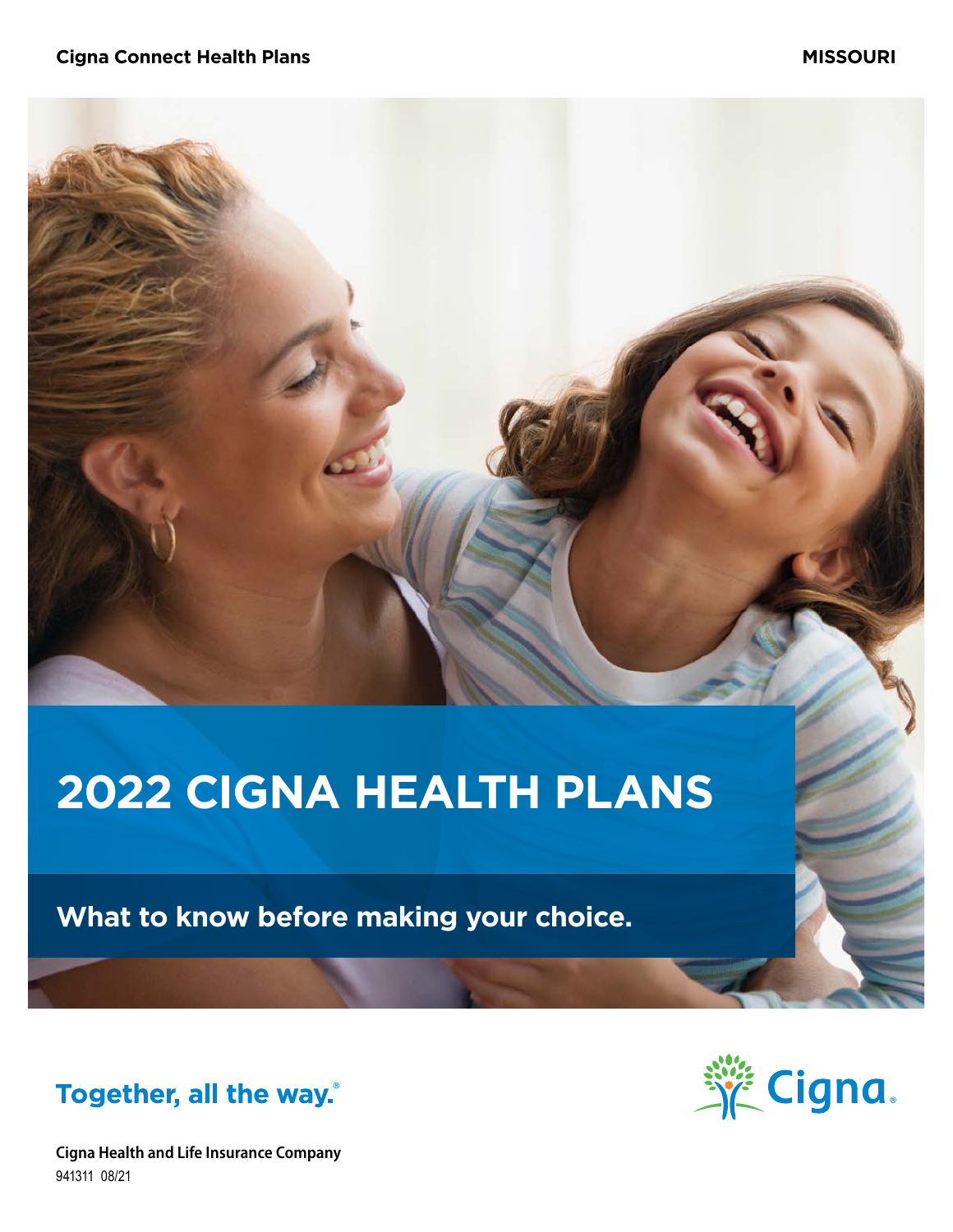# It's not just about when you're sick.

Health is a lifelong journey, and enrolling in a health plan plays an important part. That's why at Cigna, we give you the tools and support you need to make the best choice for your health and your budget. Use this brochure as a guide, or call **855.938.1027** for help with important plan considerations.

### Every Cigna individual and family health plan includes:

### **The care and service you need.**

**\$0**

**\$0**

preventive care1

virtual care2

### **No referrals**

to see a specialist, but your Primary Care Provider (PCP) can help you locate an in-network specialist

### **24/7/365**

access to a doctor, nurse or customer service representative by phone or at **[myCigna.com](http://myCigna.com)**

### **Cigna One Guide®**

which gives you personalized support and help with answers to all your plan questions

### **Price Transparency Tools**

help you estimate costs ahead of time and avoid surprise bills

### **Coverage for these 10 essential health benefits.**

- Ambulatory patient services (outpatient services)
- Emergency services
- Hospitalization
- Maternity and newborn care
- Mental health and substance use disorder services, including behavioral health treatment
- Prescription drugs
- Rehabilitative and habilitative services (those that help patients acquire, maintain or improve skills necessary for daily functioning) and devices
- Laboratory services
- Preventive and wellness services and chronic disease management
- Pediatric services, including oral and vision care $3$

3. Pediatric dental is not available in all states. Some states have stand-alone dental plans with pediatric services. Additionally, some states have a bundled pediatric dental option for off-exchange consumers.

<sup>1.</sup> Plans may vary. Includes eligible in-network preventive care services. Some preventive care services may not be covered, including most immunizations for travel. Reference plan documents for a list of covered and non-covered preventive care services.

<sup>2.</sup> Cigna provides access to dedicated virtual care through a national telehealth provider, MDLIVE located on myCigna, as part of your health plan. Providers are solely responsible for any treatment provided to their patients. Video chat may not be available in all areas or with all providers. This service is separate from your health plan's network and may not be available in all areas. **\$0 virtual care benefit for minor acute medical care not available for all plans. HSA plans and non-minor acute medical care may apply a copay, coinsurance or deductible. Virtual care does not guarantee that a prescription will be written.** Refer to plan documents for complete description of virtual care services and costs, including other telehealth/telemedicine benefits. For IL customers, a primary care provider referral may be required for specialist virtual visits.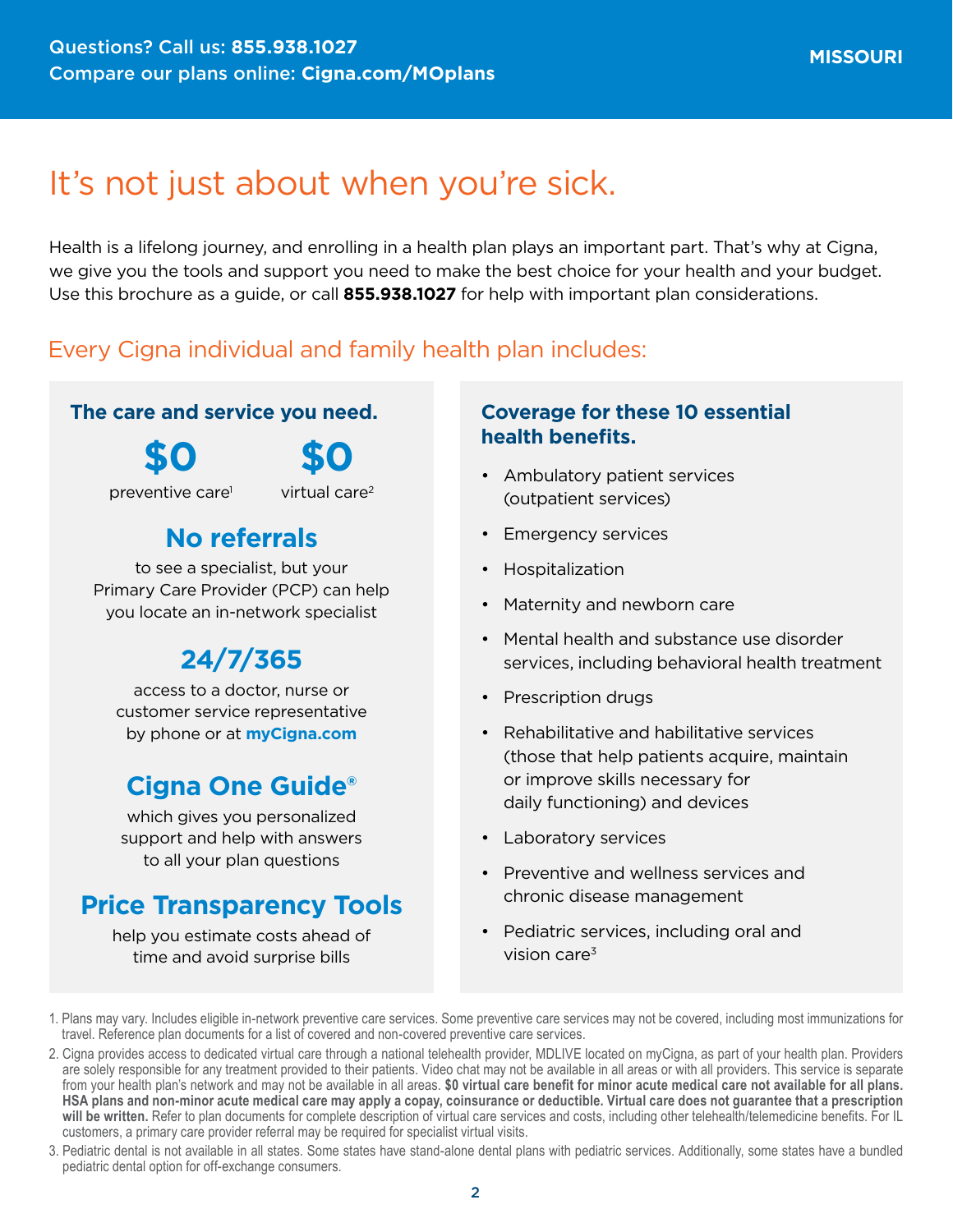#### **Rewards for healthy actions.**

#### **Cigna Take Control Rewards℠**

Earn up to \$275 in reward points for completing simple, educational online activities. You can then redeem your points for rewards or a debit card to help make health care costs more affordable.<sup>4</sup>

#### **Cigna Healthy Rewards®**

Enjoy discounts on a wide variety of health and wellness products, programs and services including:5



Vision care, LASIK surgery, hearing aids

Yoga products and virtual workouts

### **Specialty plans**

Specialty plans include the same coverage as Cigna Connect health plans, plus additional benefits that make it easier and more affordable to manage specific conditions.

- **Enhanced Asthma COPD Care Plan –** Pay \$20 or less for a 30-day supply of covered, eligible asthma or COPD medication plus \$0 for pulmonary rehabilitation services, certain pulmonary function tests and supplemental oxygen.
- **Enhanced Diabetes Care Plans –** Pay \$0 out of pocket for a 30-day supply of covered, eligible insulin and diabetes medications, plus nutritional counseling, certain lab work, exams and diabetic supplies.



- 4. The Cigna Take Control Rewards<sup>SM</sup> Program is available in all states to all primary subscribers that are active Cigna medical Individual and Family Plan policy holders and who are 18 years of age or older. All rewards may be considered taxable income. Contact your personal tax advisor for details. Program participation along with redeeming rewards is dependent on qualifying premiums being current and fully paid.
- 5. **Healthy Rewards programs are NOT insurance**. Rather, these programs give a discount on the cost of certain goods and services. The customer must pay the entire discounted cost. Some Healthy Rewards programs are not available in all states, and programs may be discontinued at any time. Participating providers are solely responsible for their goods and services.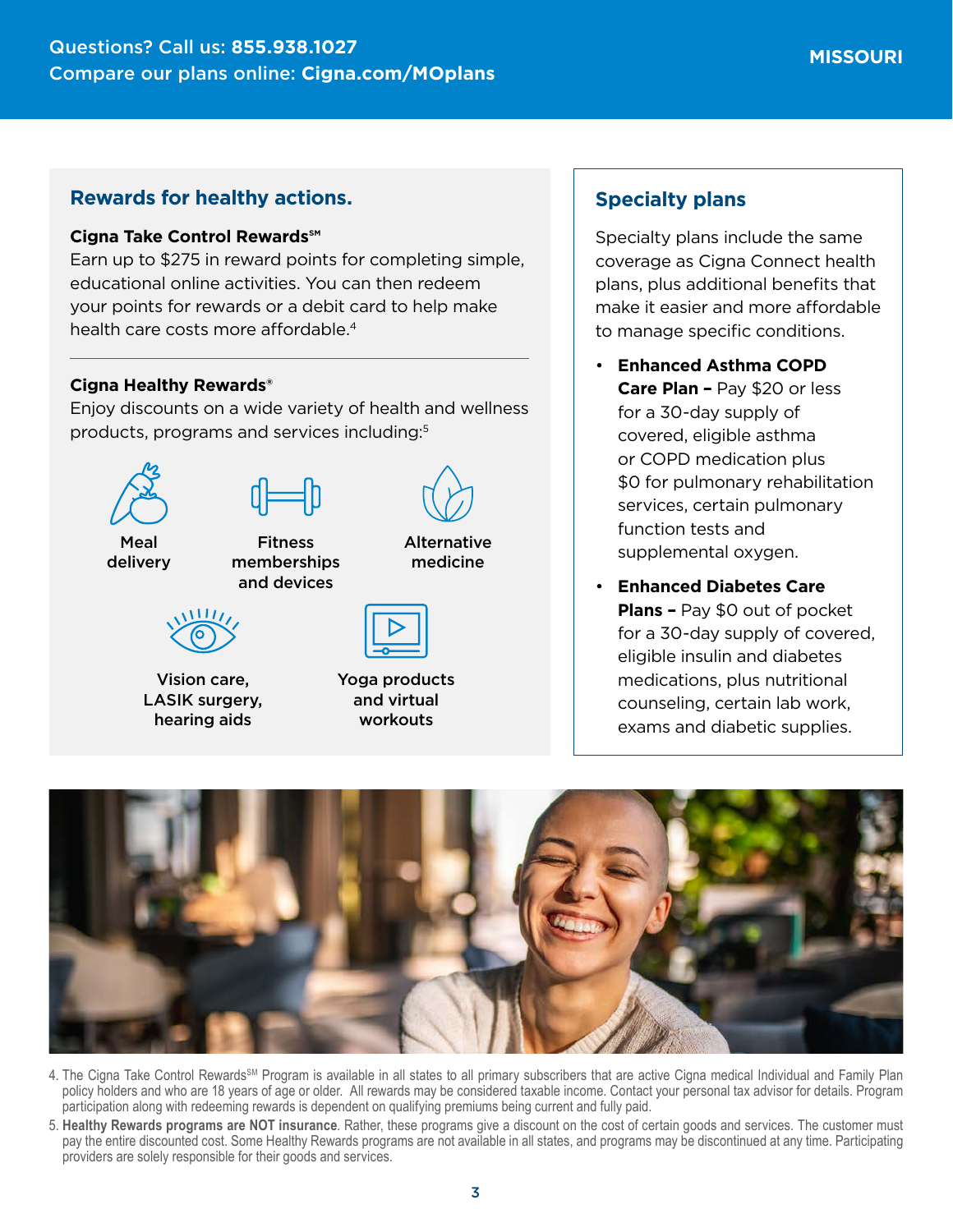

# Three things to think about before making your choice.

### 1. Cost

Choose a plan that meets your budget. Each plan has a variety of costs. These include:

- **Premium.** This is the payment you make each month to keep your coverage.
- **Deductible.** This is the set amount you pay out of pocket for covered medical services before your insurance starts sharing the cost.
- **Coinsurance.** Once you've met your annual deductible, you pay for a percentage of covered medical services and your health plan pays the rest.
- **Copays.** This is the fixed amount you pay for doctor visits, prescriptions or other medical services.

#### **Plans are available in three metal levels.**

Each is available on the Exchange and pays different amounts of the total cost of an average person's care. The higher the metal level, the more expenses your plan covers. To learn more, go to the "Summary of Benefits" on **[Healthcare.gov](http://Healthcare.gov)**.





Average amount you pay

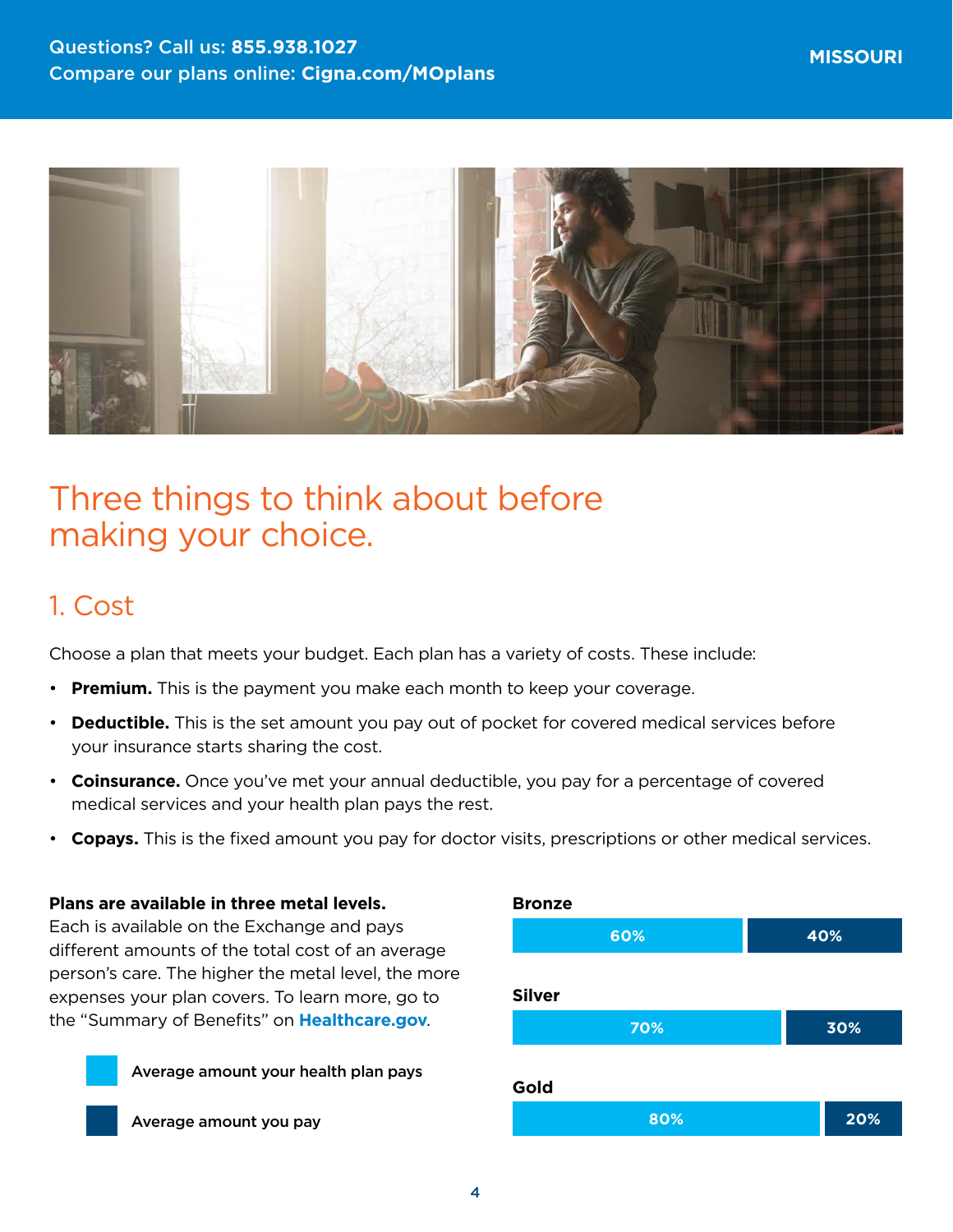

### 2. Financial assistance

Three out of four Cigna customers receive federal financial assistance when buying a plan on the Exchange.<sup>6</sup>

- **Premium tax credits** can reduce your monthly payment when you enroll in a Qualified Health Plan (QHP).<sup>7</sup>
- **American Rescue Plan (ARP)** helps 4 out of 10 new customers enroll in a plan for \$10 or less per month after federal financial assistance.8
- **Cost-sharing reductions** on Silver plans can reduce the amount you pay out of pocket when you get care. Household size and income requirements determine the reduction amount. Cost-sharing reductions may be combined with a premium tax credit.

*Native Americans and Alaska Natives may qualify for tax credits and special cost-sharing reductions if specific requirements are met.*

### 3. Care and coverage

The Cigna Connect Network is an **Exclusive Provider Organization (EPO)**, which gives you access to local providers selected with cost and quality in mind. To avoid extra expenses, make sure your current doctor is in-network or consider switching to one who is. To find out if your current doctor is in-network, visit **[Cigna.com/ifp-providers](https://www.Cigna.com/ifp-providers)**.

#### **In-network**

means the doctors and facilities meet certain requirements and agree to accept a discounted rate for services under your plan.

#### **Out-of-network**

means the doctor or facility is not contracted with your health plan and can charge you full price for services.



**We offer Cigna Connect plans in the following Kansas City counties:** Cass, Clay, Jackson, Platte, Ray; **we also offer them in St. Louis counties:** Boone, Franklin, Jefferson, Lincoln, St. Charles, St. Francois, St. Louis City, St. Louis County, Ste. Genevieve, Warren, Washington.

<sup>6.</sup> Based on internal data for 2021.

<sup>7.</sup> Federal financial assistance can only be applied to the purchase of a QHP, which is an insurance plan that's certified by the Health Insurance Marketplace®, provides essential health benefits, follows established limits on cost-sharing (like deductibles, copayments, and out-of-pocket maximum amounts), and meets other requirements under the Affordable Care Act.

<sup>8.</sup> CMS. "Four in Ten New Consumers Spend \$10 or Less Per Month for HealthCare.Gov Coverage Following Implementation of American Rescue Plan Tax Credits." <https://www.cms.gov/newsroom/press-releases/four-ten-new-consumers-spend-10-or-less-month-healthcaregov-coverage-following-implementation>. June 14, 2021.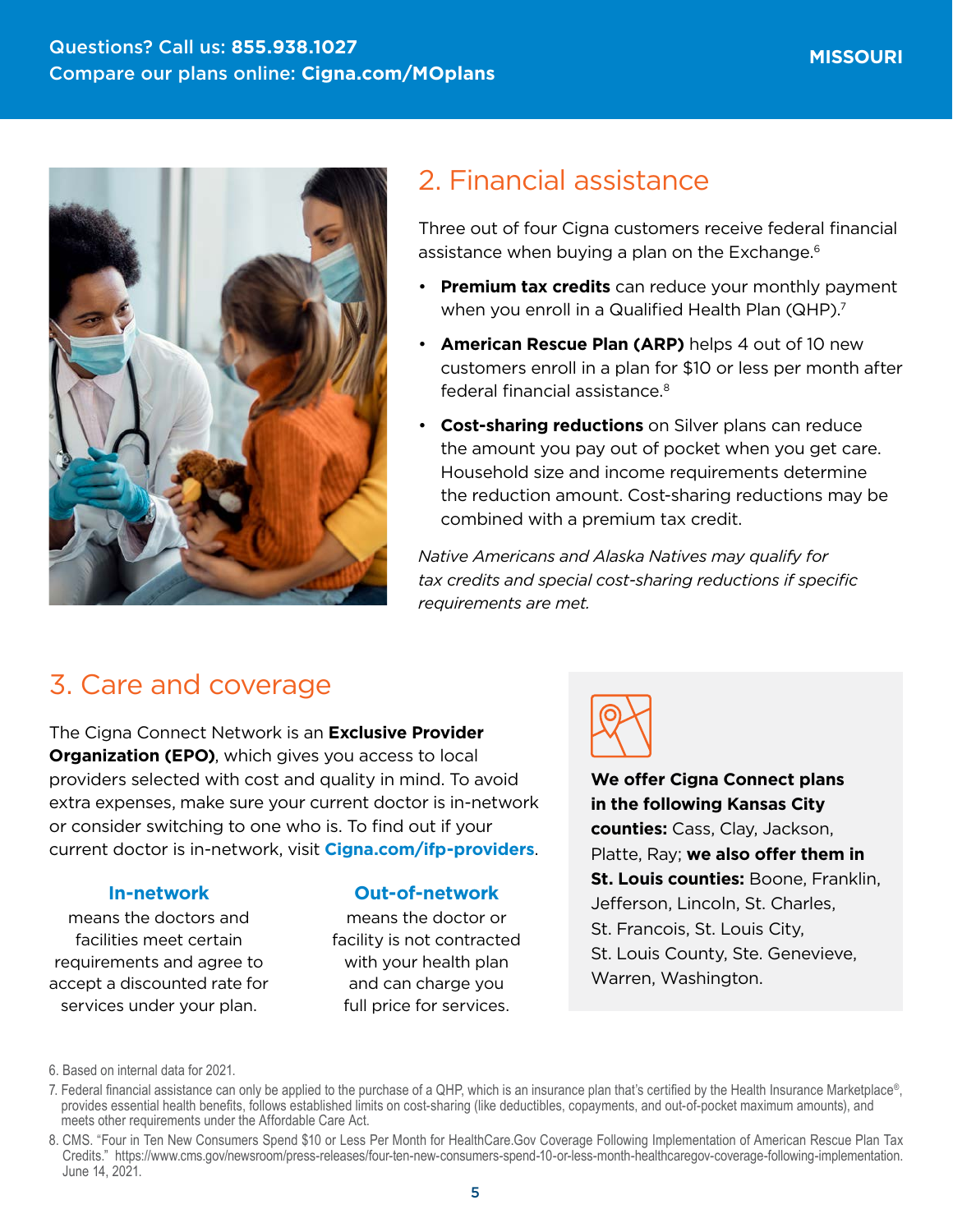

# Frequently asked questions.

#### **Q Does the plan require a Primary Care Provider (PCP)?**

**A** No, Cigna Connect plans do not require a PCP to be a part of your care team, but it is encouraged. Your PCP acts as your team leader, helping keep you healthy and coordinating your care.

### **Q What if I need urgent care but my PCP can't see me?**

**A** If your PCP is not available, you can still access quality care through another in-network PCP, at an in-network urgent care center, at a convenience care clinic or through virtual care. If you have a life-threatening emergency, go to your nearest emergency room (ER).

#### **Q How do I know if my prescriptions are covered?**

**A** You can find a plan-approved prescription drug list at **[Cigna.com/ifp-drug-list](http://Cigna.com/ifp-drug-list)**.



## Find more answers.

We hope you have a better understanding of your health plan options and consider a Cigna Connect plan for 2022. For more information, visit **[Cigna.com/MOplans](http://Cigna.com/MOplans)** or call **855.938.1027**.